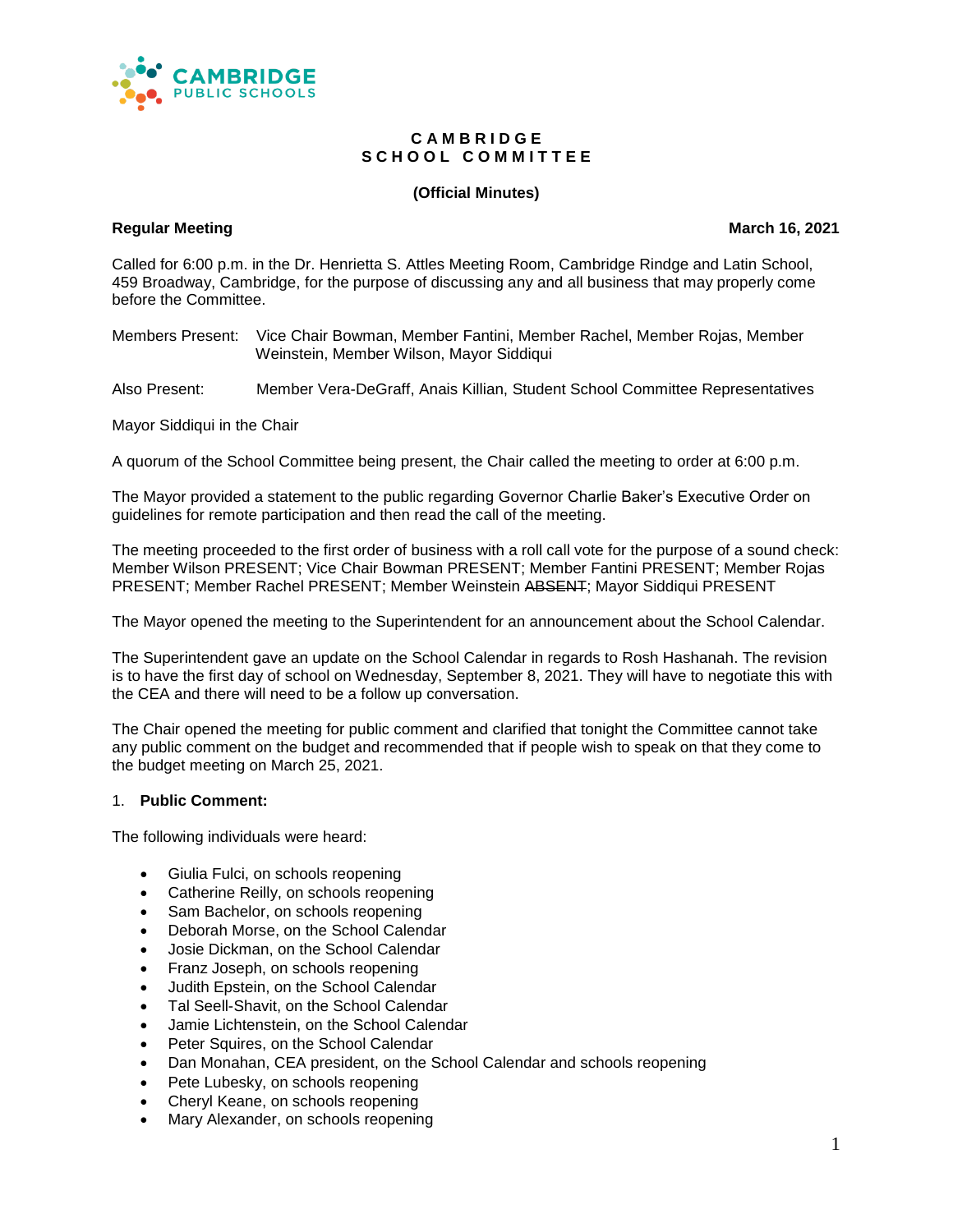• Paul Fiore, on schools reopening

On a motion by Vice Chair Bowman, seconded by Member Rachel, on the following roll call vote, it was voted to close public comment: Member Wilson YEA; Vice Chair Bowman YEA; Member Fantini YEA; Member Rojas YEA; Member Rachel YEA: Member Weinstein YEA; Mayor Siddiqui YEA

## **2. Student School Committee Report**:

Member Vera-DeGraff expressed concerns about the CPS calendar starting on a major Jewish holiday, and commended the administration on swift action to change it but also noted that Yom Kippur is not a holiday and students would have to choose again to go to school or celebrate their religion. He shared that on March 17<sup>th</sup> the junior student class government was hosting an event for juniors to come together and share how their year is going and they will file a report with the dean of students and update the committee as well. He also updated that the committee that registration for the spring sports opened Monday, March 15<sup>th</sup>. He also shared that family teacher conferences are happening in the next few weeks.

Member Killian shared an update about spring SATS to the Committee: will be separated into three cohorts, no cost to students, and no registration necessary. She also shared an update about in-person learning, CRLS students found it nostalgic while freshman had a different experience because they had never seen the building before. Some students found they were more productive in-person. She noted that for teachers who are remote, students have to report to the cafeteria and that it can be distracting because they are all taking different classes/when they have to speak its hard on the students. Finally, the conversations about cohorts is important and the possibly combining cohorts.

**Member Wilson** asked if Principal Smith is on the call and is able to speak on cohort A/B and share some problem solving that his staff could be considering. Dr. Gittens will speak to this during the presentation.

## **3. Presentation of the Records for Approval**:

- February 12, 2021 Special Meeting
- February 25, 2021 Special Meeting
- March 2, 2021 Regular Meeting

On a motion by Member Wilson, seconded by Vice Chair Bowman, on the following roll call vote, it was voted to accept the records: Member Wilson YEA; Vice Chair Bowman YEA; Member Fantini YEA; Member Rojas YEA; Member Rachel YEA: Member Weinstein YEA; Mayor Siddiqui YEA

## **4. Reconsiderations**: **None**

## **5. Unfinished Business/Calendar: None**

## **6. Awaiting Reports:**

## **#20-308 Joint Motion by Member Fantini and Mayor Siddiqui**

**Whereas**, the Cambridge Public Schools participate in the Journey into Education and Teaching Program, known as JET, to provide a pathway at little cost for paraprofessionals to get their bachelor's degrees and Massachusetts teacher licensures; and

**Whereas** JET [\(www.jetintoteaching.org\)](http://www.jetintoteaching.org/) supports the goals of building local teacher pipelines and developing an educator workforce that reflects the racial, cultural, and linguistic diversity of our students; and

**Whereas** JET provides the program structure for recruitment and support such as: advising, guiding in application procedures for college admission and financial aid, participating in cohort groups, providing local educator mentors, and professional and career development opportunities; and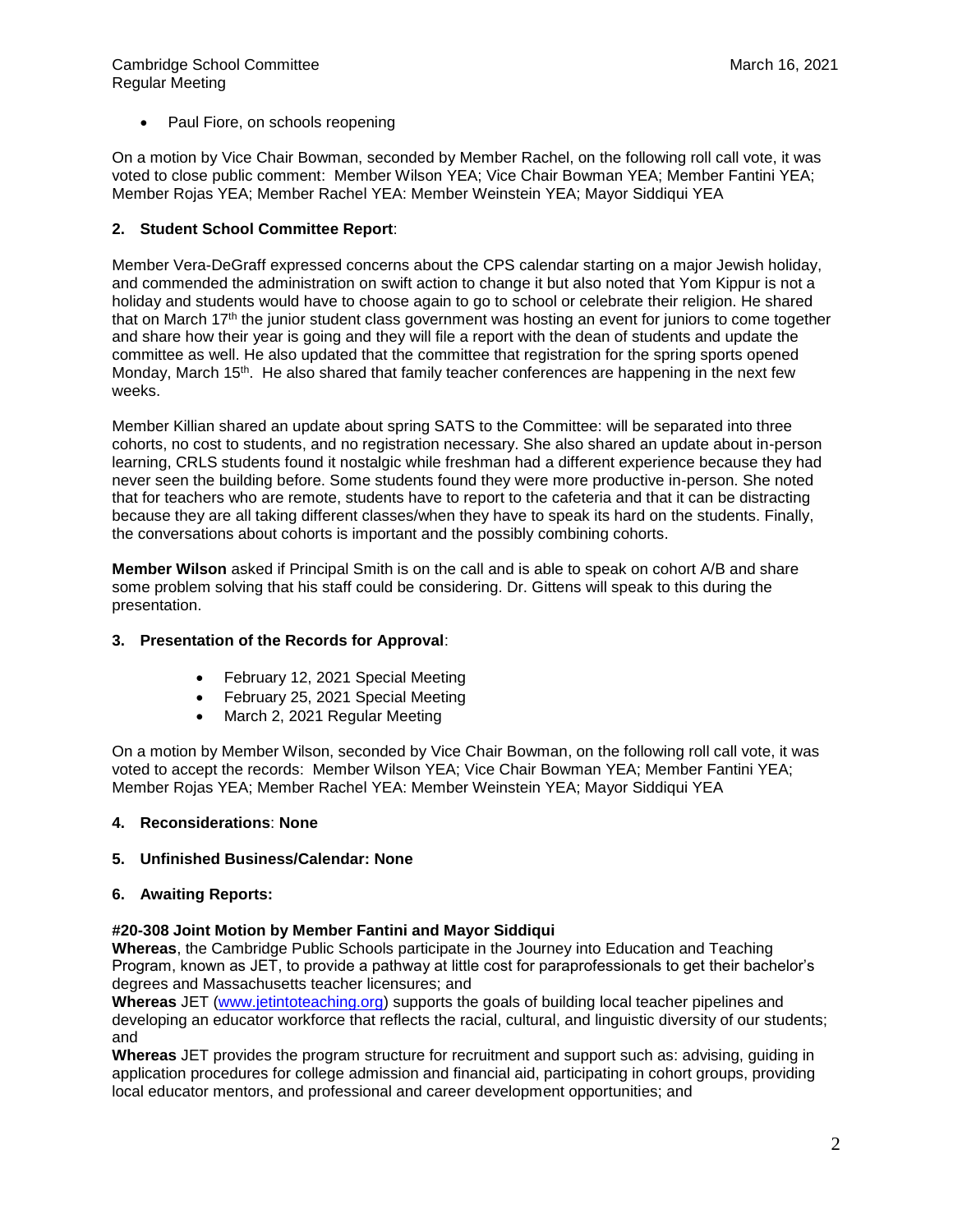**Whereas** Cambridge must commit to providing and compensating mentors as part of our commitment to JET Paraprofessionals; and

**Whereas** JET is an education program of the Massachusetts Foundation for Teaching and Learning; and **Whereas** Massachusetts is unique in providing a state education grant that funds the undergraduate education of employed eligible paraprofessionals who commit to becoming teachers; and

**Whereas** JET already has demonstrated a record of success; and

**Whereas** meeting application deadlines is critical; now therefore be it

**Resolved** that the Superintendent collaborate with JET and report on how the program will operate in Cambridge.

**Mayor Siddiqui** shared that the Superintendent provided an update on his March 5, 2021 Weekly: there have been three sessions with paras who are interested in applying. Member Fantini shared that he is pleased with the progress of this.

On a motion by Member Fantini and seconded by Member Rachel it was voted to remove **#20-308** from Awaiting Reports and place on file: Member Wilson YEA; Vice Chair Bowman YEA; Member Fantini YEA; Member Rojas YEA; Member Rachel YEA: Member Weinstein YEA; Mayor Siddiqui YEA

## **#21-27 Joint Motion by Mayor Siddiqui, Member Rojas and Vice Chair Bowman**

**Whereas:** Providing the best education and ensuring the wellbeing of our scholars are the highest priorities of the Cambridge School Committee and CPS Administration; and

**Whereas:** The data shows extreme negative consequences of school closures on scholars' mental, physical, and academic wellbeing; and

**Whereas:** There is growing evidence that more students can and must be brought back in-person with urgency; and

**Whereas:** The School Committee and Administration are committed to adaptability and quickly pivoting plans as necessary amid the COVID-19 pandemic; and

**Whereas:** CPSD must continuously revisit conditions and plan for further expansions; and

**Whereas:** While the current reopening model recommendation allows families to opt into in-person learning, not all scholars in the district are eligible due to staffing and space constraints; now therefore be it

**Resolved:** That the Superintendent work with his team to provide a report on what is and is not working with the existing model and the possibilities for subsequent expansions by Friday, April 2, 2021; and be it further

**Resolved:** That the Superintendent provide an update on the impact of vaccine rollouts on further inperson expansion planning by Friday, April 2, 2021.

#21-27 was passed over.

**Mayor Siddiqui** shared her appreciation for everyone involved in trying to help the Committee navigating the pandemic and that there is more to do.

## **7. Superintendent's Agenda:**

## **7a. Presentations**:

**Mayor Siddiqui** opened the meeting to Superintendent Salim for a [presentation.](https://docs.google.com/presentation/d/10EbvrVzwNG8zYBnAxagTjtEqdLDJ9Y5qXZ9KOqIvm-E/edit#slide=id.g79d4cad3c3_0_0) First, Superintendent Salim turned the meeting over to Dr. Doberteen and Tracy Rose-Tynes for an update.

Ms. Rose-Tynes reported that testing is going smoothly. She shared the numbers with testing: last week they tested 1,358 staff, 1,199 swabs from pre-k through 5, Grades 6-8: tested 494 students, High school: 146, CRLS athletes: 161. Total testing last week was 3,446 tests and of all those tests, 2 positive cases with children. Overall we are increasing the testing and seeing less of positivity. She thanked the School Health Unit for all their hard work. Dr. Doberteen thanked the staff for supporting in mitigation strategies to keep kids safe in school.

**Member Rojas** asked if there has been an increase in forms from parents to let their kids be tested.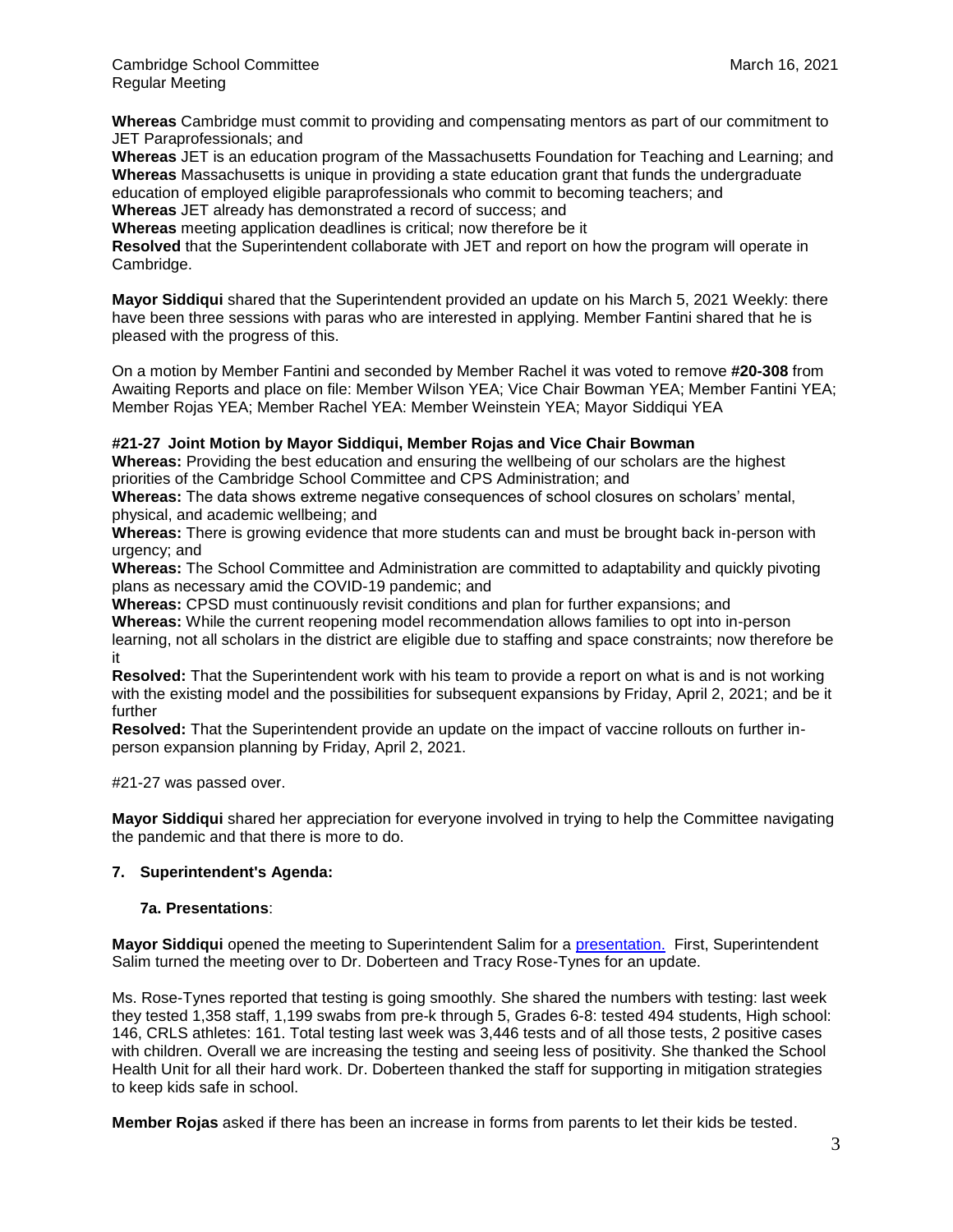Ms. Rose-Tynes confirmed that there has been an increase.

**Member Rachel** asked if we could turn the testing information that was given changed into percentages.

**Member Weinstein** asked if the health staff feel like they have everything they need for expansion of inperson learning

• Dr. Doberteen shared that they are fully staffed and they are ready

**Member Weinstein** asked if there was some way to provide transportation for educator vaccinations for people who need it

• Dr. Doberteen stated that they don't have the ability to provide that.

**Vice Chair Bowman** had a follow up for Dr. Doberteen to explain how the supply distribution works around the vaccine

- Dr. Doberteen explained the state allocated vaccines based on its allocation from the federal government and that is all dependent on manufacturing rollout schedule. It is a rapidly involving landscape. Most of the vaccine is allocated to mass allocation sites, then pharmacies and then there are vaccines for health centers allotted for certain purposes. Dr. Doberteen shared that they tried to get a vaccination site for CPS and it was denied.
- **Mayor Siddiqui** shared the initiative from the Baker Administration to help 20 cities/towns that have been disproportionately affected by COVID and those communities included places like Boston, Chelsea, and Brockton. That is one of the reasons why Cambridge has not been able to get as many vaccines.

**Member Fantini** asked are we tracking staff who have received the vaccine.

• Mr. Maloney stated that information is something we are not going to be privy to.

**Vice Chair Bowman** discussed how it is important to know what percentage of our staff has been vaccinated and that will help us to plan going forward.

• **Mayor Siddiqui** shared that on **#21-27** awaiting report that issue is addressed and should be part of the response from the administration

**Member Rojas** also thanked that the community to help people get vaccines and that while some teachers have still not received the vaccination, a lot of them at least have an appointment now.

**Mayor Siddiqui** shared that her office and the Vice Mayor's office has assisted people in getting appointments for the vaccines and if people are struggling to get one, to reach out.

Superintendent Salim continued with the presentation and gave an overview on expanded in-person learning. Dr. Gittens shared that Principal Smith is working with his scheduling team to bring people in on the waitlist and perhaps combining cohorts A and B and the plan for anticipating for state requirements.

**Member Rachel** asked Dr. Gittens for clarification around the waiting list

• Dr. Gittens provided context on the waiting list and that Principal Smith's deans/guidance counselor are reaching out on who they think will benefit from in-person learning

**Vice Chair Bowman** asked for clarification: it seems like we are making plans for extended learning ahead of the state and whether it is a five day week goal.

• Dr. Gittens shared that there is a three pronged strategy, the team is trying to plan/anticipate on what it looks like to have the students in five days week and that the commissioner might only give a two week notice; they need to be ready to move.

**Vice Chair Bowman** asked about with the expansion what the implication on staffing and staffing vaccines is. Dr. Salim talked about how they can ask Ms. Richardson to speak on this.

Dr. Salim ended the presentation and opened the meeting for questions.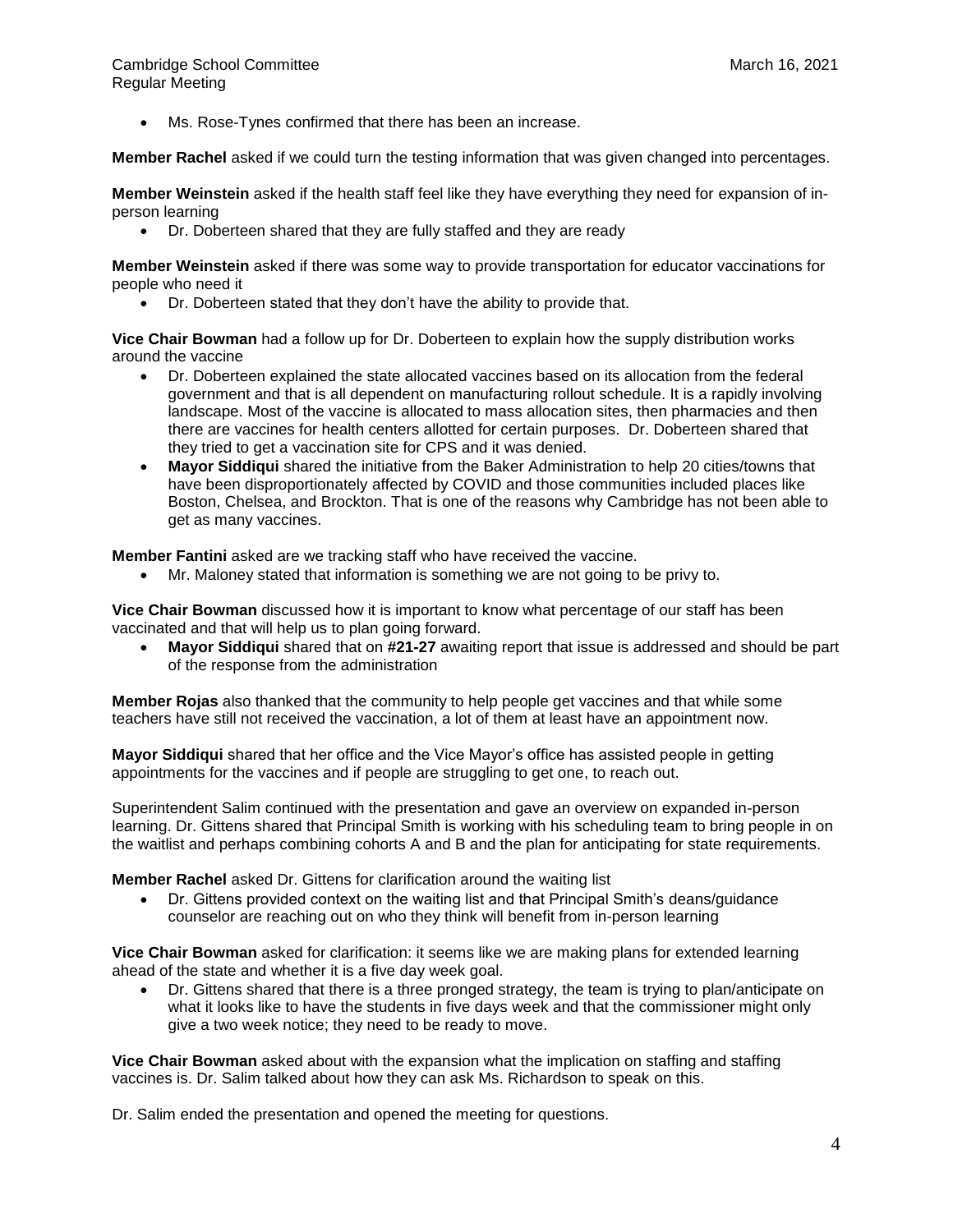Dr. Salim asked Ms. Richardson to explain how we are thinking about staffing in particular with the upper school levels.

Ms. Richardson stated how when they got the April  $5<sup>th</sup>$  mandate, they started thinking about remote accommodations in particular to childcare issues and they are still in the process of figuring it out and what the expectations are going to be.

**Vice Chair Bowman** asked how the federal policy plays into this conversation and how the high school can leverage child care facility.

- Ms. Richardson confirmed they will adhere to all state/federal mandates.
- Dr. Salim shared that he will follow up on the childcare facility.

**Member Wilson** asked Ms. Richardson about the people who have remote accommodations and what will be the conversations we are having with the staff?

- Ms. Richardson stated that the conversation will be centered on what the is need for the remote accommodations. Remote due to medical reasons will continue but based on child care will change.
- **Member Wilson** asked if staff who were granted remote accommodations based on child care needs, will continue to keep their child remote
- Ms. Richardson discussed that decisions will be based on a case-by-case basis

**Member Fantini** asked for further clarification about combining classrooms.

• Dr. Salim clarified that it is about the model and they are working with the principals around this.

**Member Weinstein** asked whether there is staff currently that are remote for medical reasons and if that accommodation would be revoked once they are vaccinated

• Ms. Richardson discussed how people were granted medical accommodations in accordance with CDC guidelines and those will change.

## **Member Rachel** stated that she has four questions:

1) For the return of five day full time and that a good part of population will continue to remain remote and that remote learners are not getting the short end of the stick

• Dr. Salim stated that there will still be a need for remote assignments and staff that are dedicated with remote learners and the importance of the quality of remote learning to remain as robust as possible

2) Because of the low number of students in high school classes and whether or not it's possible to combine cohorts

• Dr. Gittens shared that they are working on combining the cohorts and that it's a class by class review and that it's actually feasible to make these changes.

3) Regarding in-person remote instruction and how we can ensure that all in person students have some sort of in-person instruction

- Dr. Salim shared the different models and the different reasons
- Dr. Madera provided further context on the models in terms of equity and that equity issues are not solely dependent on the working model. She shared that teachers have gone above and beyond and that no model is perfect for every child.

4) That lunch in regards to masking is the most dangerous thing and what are doing at each of the grade levels

• Mr. Maloney explained they are looking at opening the cafeterias as long as the mitigation rules are being followed, they are looking at gyms as well and they have started installing a limited number of tents.

**Member Rojas** asked a clarifying questions about the infographics received by mail and were those only received by students enrolled in in-person learning or did that go to all the families?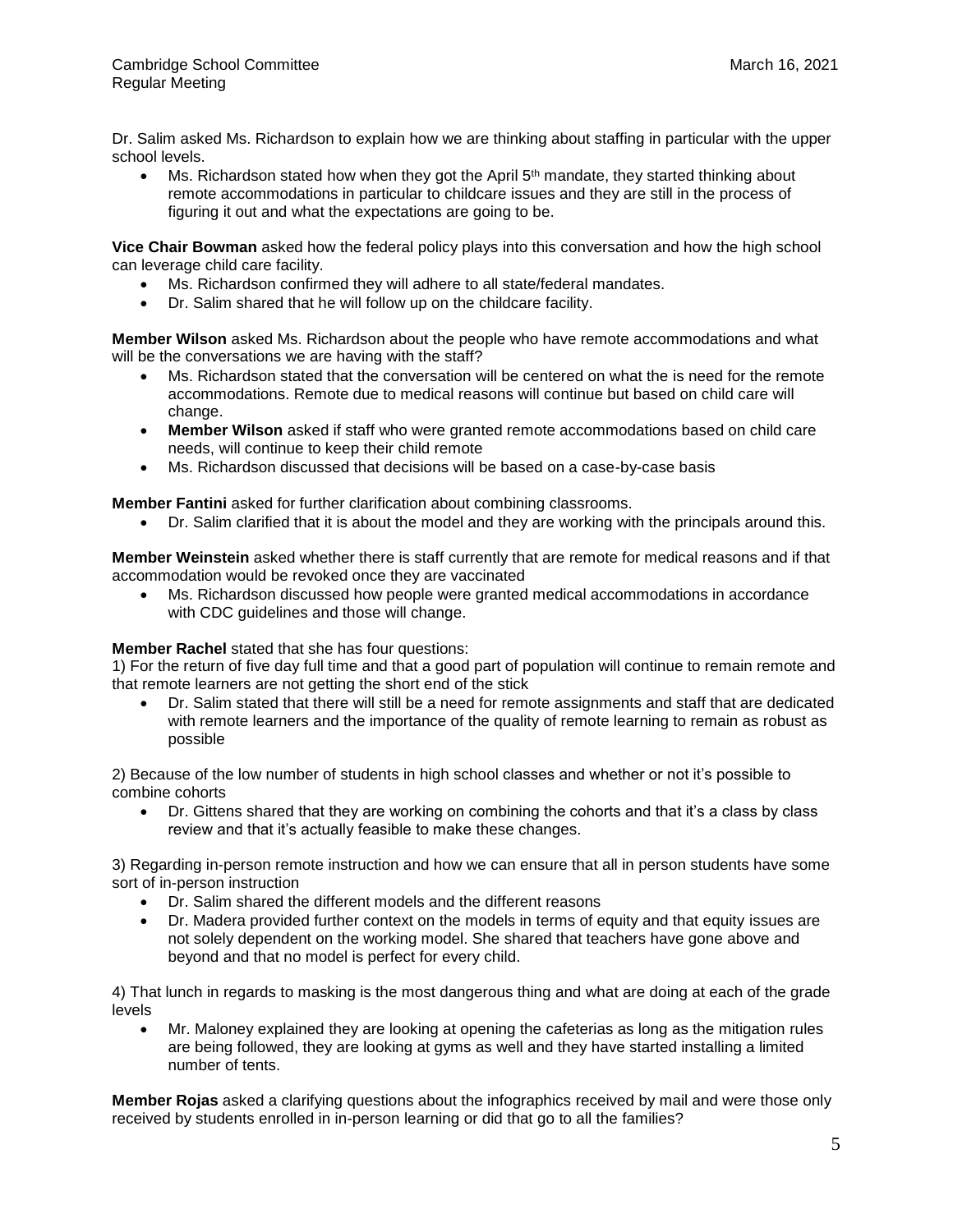- Dr. Brown confirmed that the mailing only went to in-person families, all families received digital copies.
- Member Rojas stated it was good information and it would be good if families who were being asked to return to in-person received this
- Dr. Brown responded they could reshape that information and the investment in safety document that summarizes and the mailings could be expanded to all families

**Member Rojas** asked about getting a consultant from DESE for advice on lunch and that if they find problems with lunch it would allow us to get a waiver in time

- Dr. Salim stated there are problems then it would be a request to the DESE
- Mr. Maloney shared that the first choice for dining is always outside and as the weather gets better there will be more opportunity

**Member Rojas** asked for further clarification on the health and safety group

• Dr. Turk talked about how they have been meeting weekly and ample time to work through those things in a thoughtful way.

**Member Weinstein** asked when we anticipate knowing the number of families opting and wanted to make sure that our focuses on reducing the number of students on doing an in-person remote model, what can we do support staff collaboration time, and social distancing

- Dr. Salim shared that they will be doing additional follow up on the enrollment and for social distancing, if the classroom can do more than three feet, they will try.
- Dr. Salim clarified on staff collaboration time that it will be a real challenge and the role of the specialists.

**Member Wilson** asked about the in-person specialty programs, and expand on what DESE is saying about the specialty classes such as music and art and whether we need to renegotiate with CEA

- Dr. Salim talked about how the DESE guidelines were more about music classes and on whether or not it's related to the remote accommodation piece
- Member Wilson asked about the high school level
- Dr. Salim said there is not a distinction on core classes and electives
- Dr. Turk added that the biggest challenge has been on what to do with instruments and what to do with vocal. She shared that there have been conversations with starlight square for students to continue their craft.

**Member Fantini** discussed how they should celebrate the work they have done and moving on that one quick question that a lot of students coming back will there be a transition to welcoming students back into school

• Dr. Salim shared that there has been a lot of orientation in regards to the new health and safety protocols especially students that are new to the building such as sixth and ninth graders and it has been less than two and a half weeks for the extended in person learning and the first couple of days there have been tours of the building and staff and faculty and the difference on surveillance testing.

**Member Fantini** explained how it is important for families to know that it is not punitive to keep their child home

• Dr. Salim talked about how there needs to be a complete reworking of the schedule and they are trying to be candid about the expectations

**Member Fantini** asked for a clarification about summer school.

• Dr. Salim said that there should be both in-person options and remote options for summer school.

**Member Rojas** asked for clarification about the schedule

• Dr. Salim discussed about how for the week of April 28<sup>th</sup> to shift to five days a week for full days for the upper school.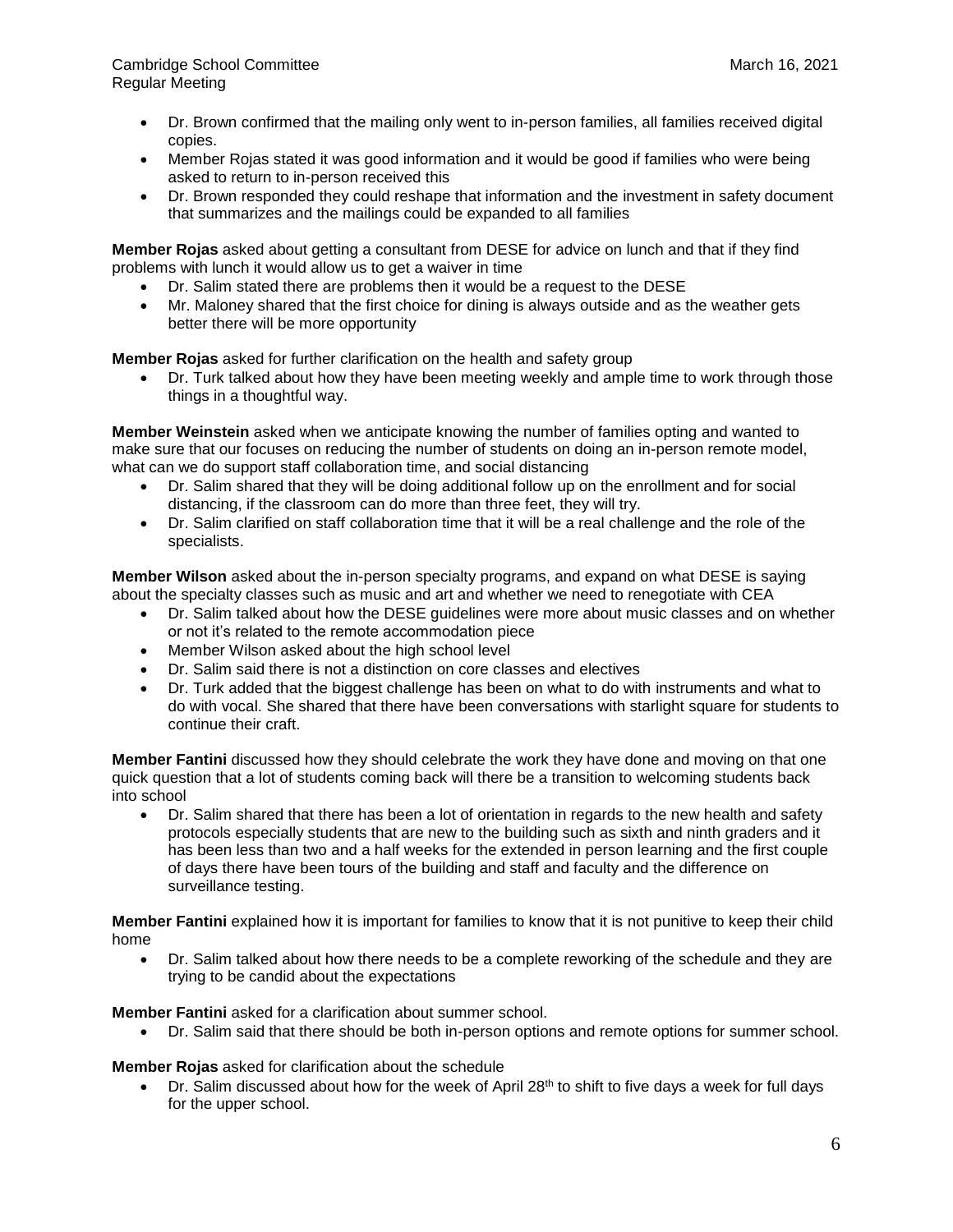**Member Rojas** asked Mayor Siddiqui for an update on the fields and afterschool programs

• **Mayor Siddiqui** discussed how the plans are underway on how to work on the in-person learning and once she has more information she can send that to the Committee.

**Member Rachel** asked about surveillance testing during April break.

**Mayor Siddiqui** wanted to clarify the in-person definition in regards to DESE guidelines and that the Cambridge model is acceptable.

- Dr. Salim explained about how they did have a conversation with DESE and reiterated that the Cambridge model is acceptable.
- Mayor Siddiqui shared that there is more guidance to come.

## **7b. CPS District Plan**: None

#### **7c. Consent Agenda**:

The Superintendent's Consent Agenda was brought forward for discussion and adoption. Mayor Siddiqui removed **#21-76.** Member Wilson removed **#21-78, #21-79, #21-81, and #21-87.**

On the following roll call vote, items **#21-77, #21-80, #21-82** were adopted: Member Wilson YEA; Vice Chair Bowman YEA; Member Fantini YEA; Member Rojas YEA; Member Rachel YEA: Member Weinstein YEA; Mayor Siddiqui YEA.

**21-77**, Day & Residential Program Services not available from the Cambridge School Department, be adopted as follows: that the School Committee award contracts to the institutions as detailed in the list in amounts not to exceed the shown rates, having been approved by the Operational Services Division of the Commonwealth of Massachusetts, funds to be provided from the General Fund and/or Grand Fund Budget.

|                                               | # | Amount      |
|-----------------------------------------------|---|-------------|
| Day Program Tuition Contracts:                |   | \$74,278.49 |
| <b>Residential Program Tuition Contracts:</b> |   |             |
| 45 Day Program Contracts:                     |   | \$74,278.49 |
| Total:                                        |   | \$74,278.49 |

**#21-80**, Approval of in-kind donation of \$175.00 made by the Microsoft Workplace Giving Program as a match for employee volunteers' time in the TEALS Program at CRLS to support computer science programs at CRLS be adopted as follows: that the School Committee accept and approve the above donations as described.

**#21-82,** Grant Award, be adopted as follows: that the School Committee accept and approve the grant award below in the amount and for the period indicated.

FY21 Special Education IDEA Allocation INCREASE for the period September, 2021 to June 30, 2021 in the amount of \$10,852.00. Grant SC21605.

**Description:** The purpose of this Federal Entitlement Grant Program is to provide funds to ensure that eligible students with disabilities receive a free and appropriate public education that includes special education and related services designed to meet their individual needs. The temporary salaries line is an offset for the Proportionate Share of services provided to private school students. The remainders will be used for out-of-district tuition for students, with the expectation of \$3,000 for membership dues to the Massachusetts Urban Project.

## **8. Non-Consent Agenda**:

**#21-76**, Approval SY2021-2022 Cambridge Public Schools District Calendar, be approved.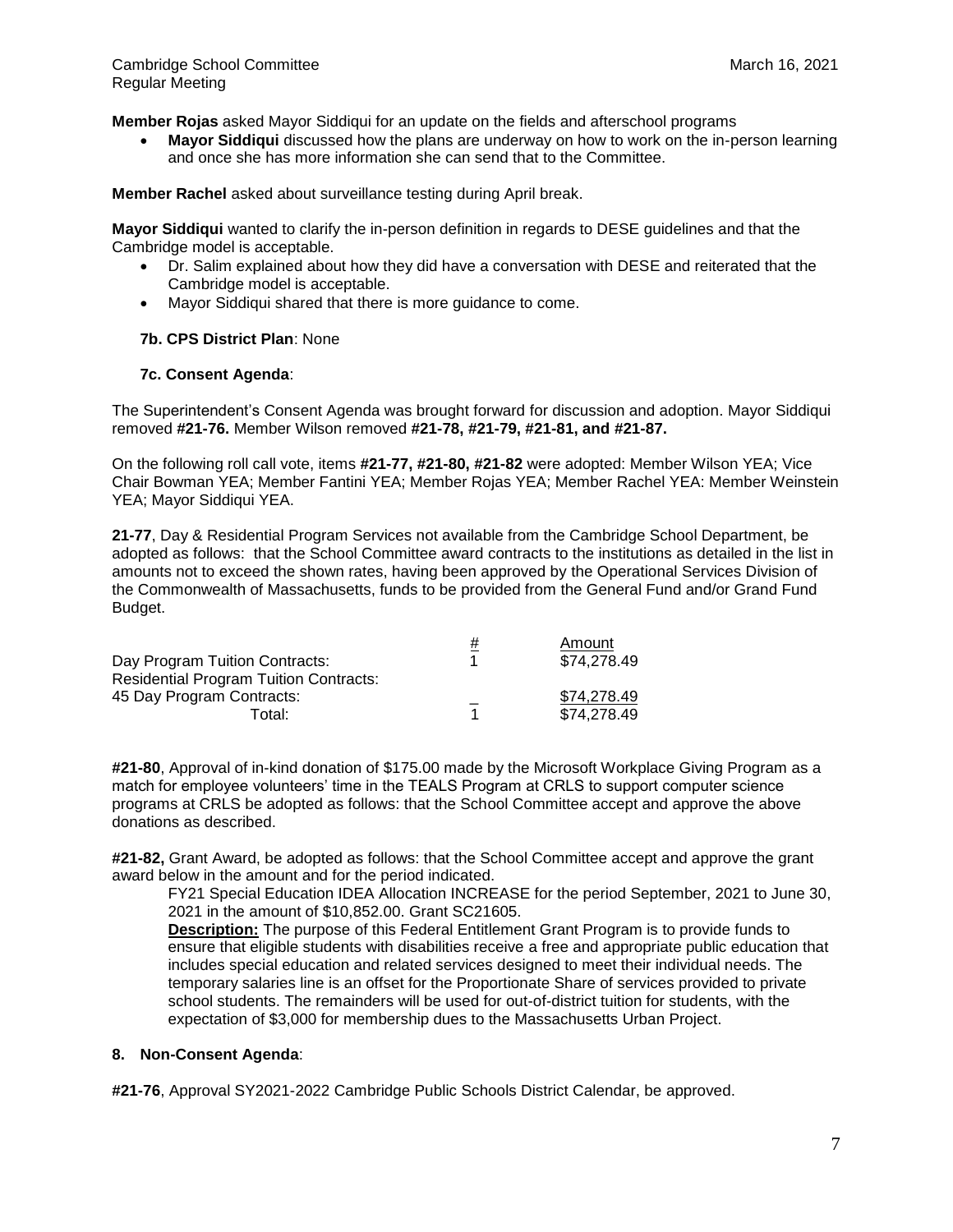Discussion followed on **#21-76.**

**Mayor Siddiqui** discussed how several issues have been brought up such as Yom Kippur and Diwali and that there are a lot of legal implications on what days to close schools. She motioned sending **#21-76** back to the Superintendent.

**Member Weinstein** seconded the Mayor's motion and asked the administration if they could consider Rosh-Hashanah as a two-day holiday and for there to be a bigger conversation.

**Vice Chair Bowman** emphasized the complexity of this issue and the legal ramifications; and that we are respecting faith traditions in an equitable way.

Superintendent Salim withdrew Recommendation **#21-76**.

#**21-78**, **Contract Award**, be adopted as follows: that the School Committee award a contract to the following vendor for custodial supplies & equipment, funds to be provided from the General Fund Budget, Chapter 30B of the laws of the Commonwealth of Massachusetts having been complied with:

Casey EMI, 8 Panas Road, Foxborough, for the period February 1, 2021 to June 30, 2021 in the amount of \$500,000.00

Discussion followed on **#21-78.**

**Member Wilson** asked Mr. Maloney for further context on this recommendation.

• Mr. Maloney discussed about how they don't want to fall short on any part of PPE and is not concerned about that from an expense standpoint.

**Member Wilson** asked if going forward could there be more of an explanation on how these funds are being used.

On the following roll call **#21-78** was adopted: Member Wilson YEA; Vice Chair Bowman YEA; Member Fantini YEA; Member Rojas YEA; Member Rachel YEA: Member Weinstein YEA; Mayor Siddiqui YEA

**#21-79**, Contract Award, be adopted as follows: that the School Committee award a contract to the following vendor for temporary employment services, funds to be provided from the General Fund Budget, Chapter 30B of the laws of the Commonwealth of Massachusetts having been complied with:

The Stepping Stones Group, 2568 Trailridge Drive East, Suite 100, Lafayette, CO, for the period February 1, 2021 to June 30, 2021 in the amount of \$200,000.00

Discussion followed on **#21-79.** 

**Member Wilson** asked for further explanation on what we are hiring for.

• Claire Spinner provided further context on the contract; it is to make sure that we can immediately address a vacancy while we go through the normal hiring process.

**Member Wilson** asked for clarification on the hiring to help with evaluations.

• Claire Spinner clarified that Dr. Morgan would have more specifics. She shared that they are looking to get a recovery team to help with the backlog of the evaluations.

On the following roll call **#21-79** was adopted: Member Wilson YEA; Vice Chair Bowman YEA; Member Fantini YEA; Member Rojas YEA; Member Rachel YEA: Member Weinstein YEA; Mayor Siddiqui YEA

**#21-81**, Grant Award, be adopted as follows: that the School Committee accept and approve the grant award below in the amount and for the period indicated.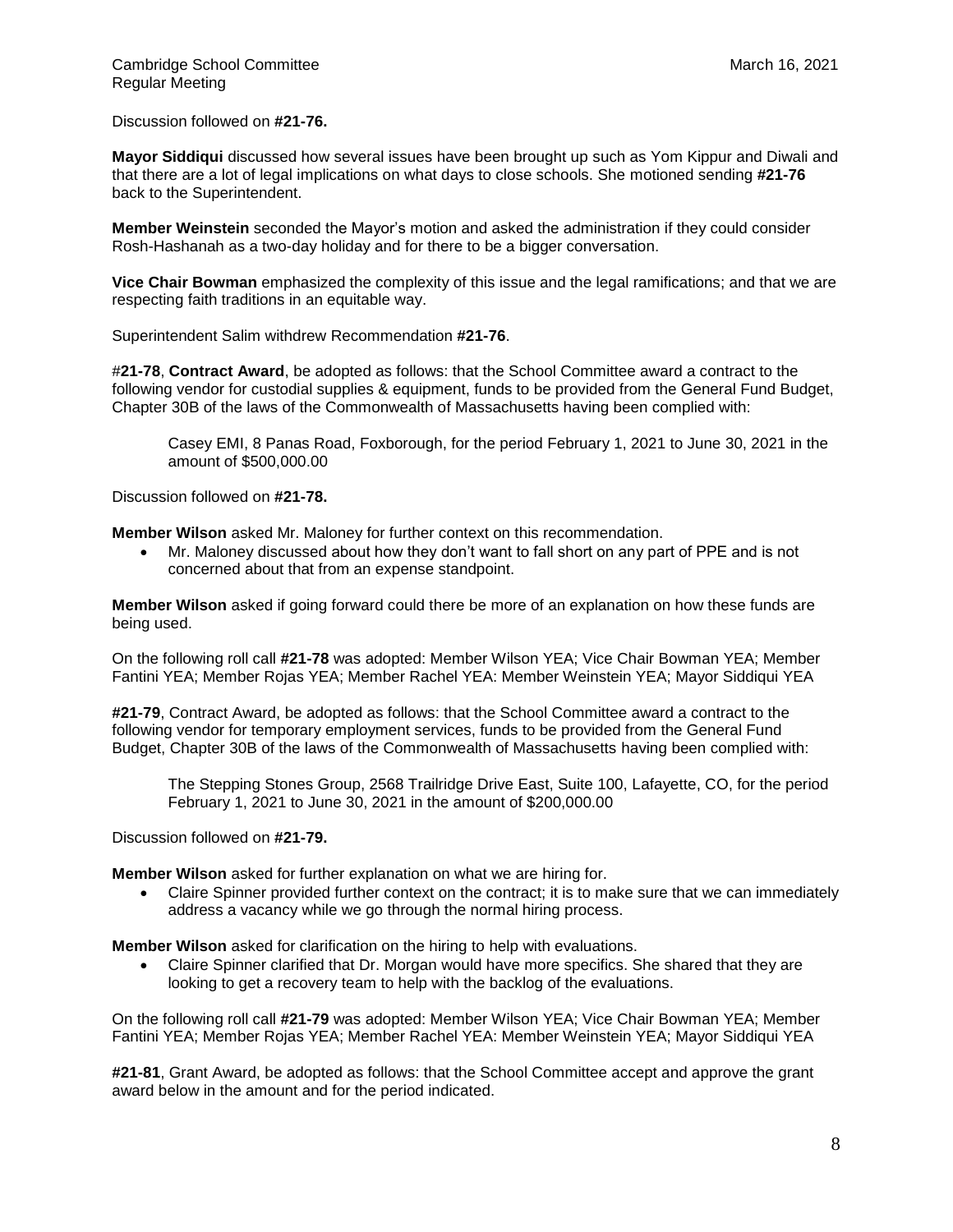FY21 Reading Recovery-formerly early Literacy Intervention for the period February 18, 2021 to June 20, 2021 in the amount of \$268,413.00. Grant SC21632

**Description:** The grant supports ongoing professional development by Lesley University in Reading Recovery for two CPS Teacher Leaders (.40 FTE each). These Teacher Leaders support the Early Literacy Interventionists, who provide individual tutorial assistance to at-risk first grade students. In addition to part-time teaching duties, the Teacher Leaders supervise, train, and conduct professional development for Reading Recovery teachers from both in and outside of the district. The grant also provides for contracted professional development and participation in the annual Reading Recovery Teacher Leader Institute, the National Reading Recovery and K-6 Literacy Conference, as well as instructional materials for both trained and in-training teachers.

**Member Wilson** asked for further background on this tool and to get a better sense of what the outcomes are.

• Dr. Turk provided further context on the grant and that she considers this to be a tier 2 intervention and that those students who are having extreme difficulties with regular classroom tier-1 interventions. She provided this grant funds teacher and professional development.

**Member Wilson** clarified if this was funding from the state annually.

• Dr. Salim confirmed yes and that there has been a change in the name of the grant.

**Member Wilson** asked for further clarification on what the milestones are for the students in this program.

• Dr. Turk explained how this is for the short term and that she could provide numbers to the Committee.

**Member Wilson** asked the Committee whether or not this should be referred to a Sub-Committee for further discussion.

**Member Weinstein** shared that he would welcome a roundtable on how we are approaching reading and literacy in the Curriculum and Achievement Sub-Committee.

On the following roll call, number **#21-81** was adopted: Member Wilson YEA; Vice Chair Bowman YEA; Member Fantini YEA; Member Rojas YEA; Member Rachel YEA: Member Weinstein YEA; Mayor Siddiqui YEA

**#21-87** Contract Award, be adopted as follows: that the School Committee award a contract to the following vendor for equipment rental, funds to be provided from the General Fund Budget, Chapter 30B of the laws of the Commonwealth of Massachusetts having been complied with:

Sunbelt Rentals, 2431 Deerfield Drive, Fort Mill, SC, for the period of April 1, 2021 to June 30, 2021 in the amount of \$73,185.00.

Discussion on **#21-87** followed.

**Member Wilson** asked for further clarification on this contract from Mr. Maloney.

• Mr. Maloney shared that some principals who initially turned down the offer for tents, have wanted it. He said that they will update the Committee on how it went and if they will need it.

**Member Wilson** asked if any of the tents have been put up and if they are being utilized yet.

• Mr. Maloney provided an update that they have been starting to put the tents up starting yesterday. They are up at the King Open and the Peabody currently.

On the following roll call, number **#21-81** was adopted: Member Wilson YEA; Vice Chair Bowman YEA; Member Fantini YEA; Member Rojas YEA; Member Rachel YEA: Member Weinstein YEA; Mayor Siddiqui YEA

**9. School Committee Agenda (Policy Matters/Notifications/Requests for Information)**: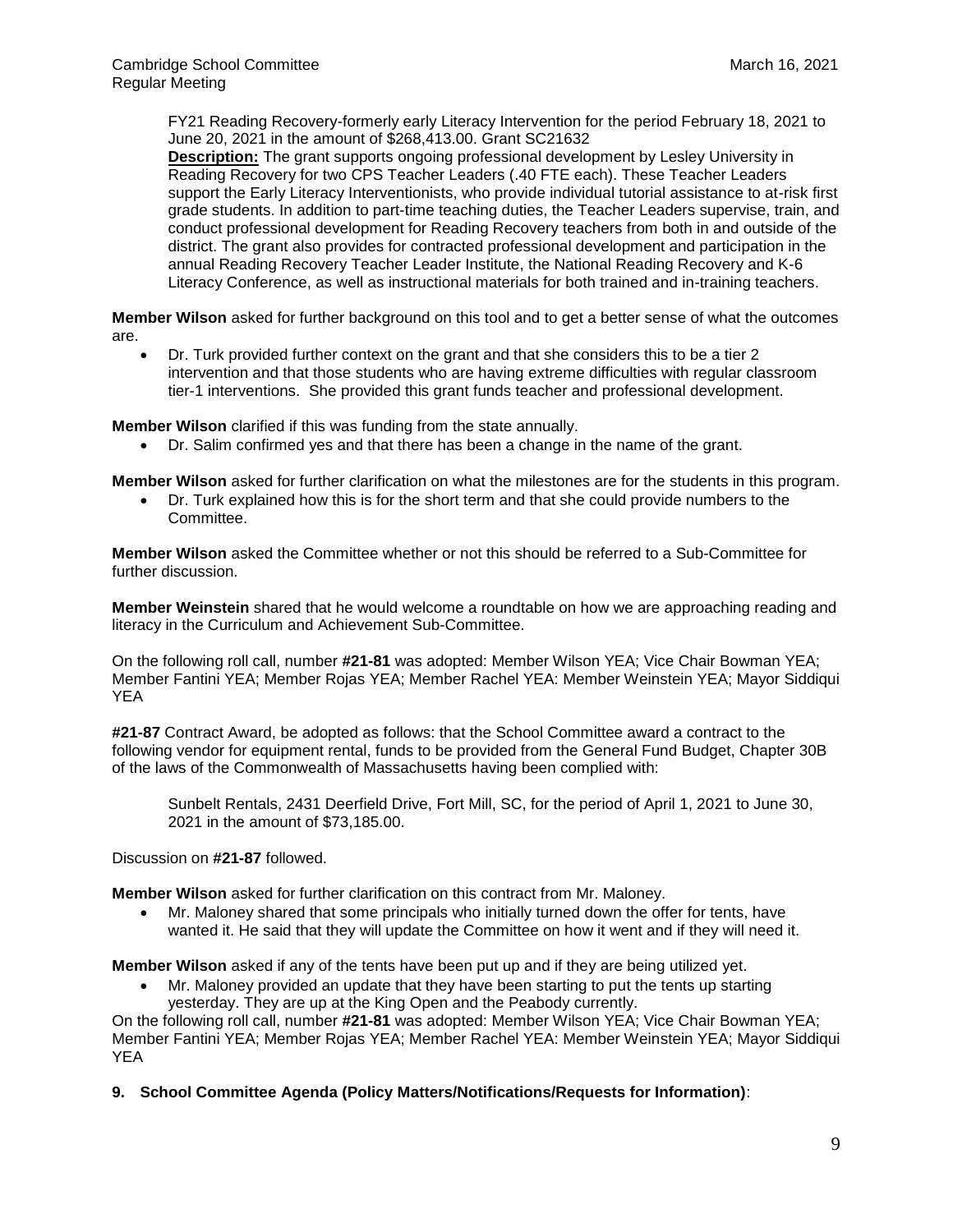The School Committee Agenda was brought forward for discussion and adoption. Member Fantini removed **#21-83**.

On the following roll call vote, items **#21-84** and **#21-85** were adopted: Member Wilson YEA; Vice Chair Bowman YEA; Member Fantini YEA; Member Rojas YEA; Member Rachel YEA: Member Weinstein YEA; Mayor Siddiqui YEA.

## **#21-84 That the Report of the Governance Sub-Committee on February 24, 2021 be accepted as presented**

| <b>February 24, 2021</b> |  |
|--------------------------|--|
|                          |  |

## February 24, 2021 **GOVERNANCE SUB-COMMITTEE #21-84**

Virtual Governance Sub-Committee Report Wednesday, February 24, 2021 Broadcast from the Media Arts Studio 454 Broadway, Cambridge, MA

Called for the purpose of continuing to discuss the code of ethics of the School Committee. It is anticipated that this meeting will last no longer than 6:30 p.m.

Members Present: Member Rojas, Chair; Member Wilson; Member Weinstein

Also Present: Maureen MacFarlane, Legal Counsel, Chandra Banks, Conflict Mediator and Rowan Marcus, IT; Noelene Gabriel, Community Charter School of Cambridge; Leonard Russ, Community Charter School of Cambridge, and Racheal Jean Louis, Community Charter School of Cambridge; Jenny Chung, Educator and Parent; Eva Valenzuela, parent; Sarah Rosenberg, Educator and parent; Glenn Kocher, President Mass Association of School Committees

Chair Rojas began the meeting at 5:00pm with reading the notice to participate as well as going over the agenda:

## **Goals:**

- Review the recommended changes to the code of ethics of the School Committee and consider bringing back to the School Committee for adoption.
- Provide opportunity for community members to ask questions and/or share concerns and ideas on this topic.

## **Welcome and Agenda Overview**

- Give context around the meeting: Review the proposed changes to the code of ethics of the School Committee. When last presented to the School Committee, it was referred back to the subcommittee.
- Public comment will be framed as a Q&A

#### **Review topics to discuss and some frequently asked questions**

- Review suggested changes to the code of ethics of the School Committee in the context of considering adding restorative justice practices. The aim is for the code of ethics to not only talk about what is expected from committee members, but also how to respond when a school committee member's actions fall short of those expectations.
- When the recommendation was heard at the last school committee meeting, it was referred back to the subcommittee for further review. It was suggested that Glenn Kocher of the MASC could provide feedback on possible unintended consequences. Some School Committee members voiced concerns about being tied in reviewing constant complaints/accusations against school committee members.

The meeting then proceeded with introductions of participants.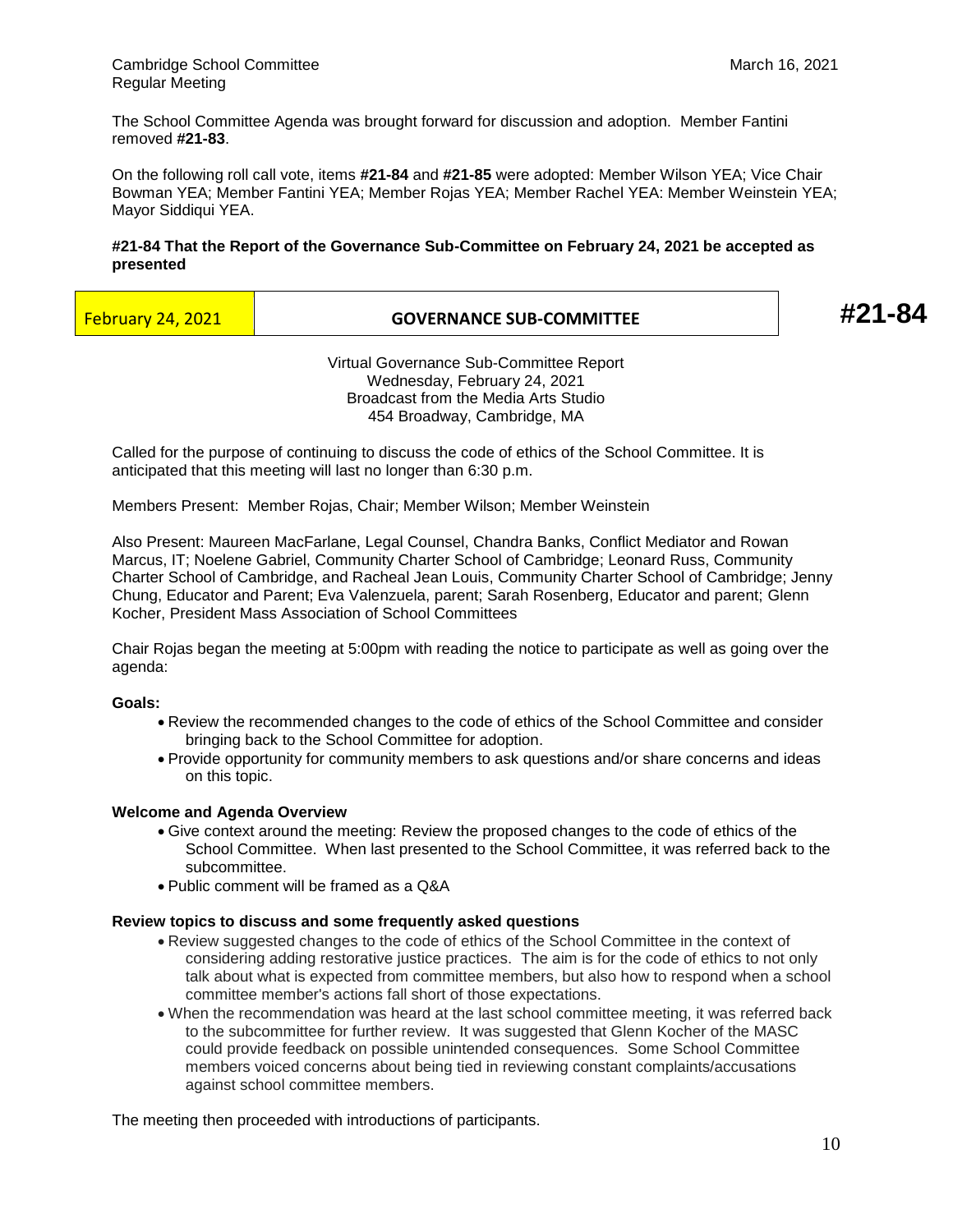Member Rojas provided a recap and updated the participants with what the code of ethics document looked like and went through the revisions step by step.

Member Weinstein followed up with a detailed summary of some of the concerns that were raised in the initial document and how it is reflected in the document today.

Member Wilson added that the process of change is difficult and adding amendments to this document is one portion to this meeting however we are looking at an understanding to the restorative justice piece and how do we diffuse potential challenging situations.

Chandra Banks reflected on Restorative Justice and remarked that is not supposed to be on based on the tools but on the values.

Chair Rojas clarified the complaint procedure and went over the concerns raised.

Glenn Kocher is not familiar with the present policy however he is familiar with the model that the document is based on in Cape Cod.

Maureen MacFarlane added that she has suggested changes to the current revised document and proceeded to go through the them line by line.

Glenn Kocher is in favor of the revised changes from Maureen MacFarlane and pointed out that there needs to be a definition of restorative justice. Also cautioned not to interfere with the members right to dissent. There is wide latitude to issuing a complaint and the right of free speech is not compromise. Member's right to speak freely and confidentially with their constituency. Mentioning that the School Committee should rely on their legal counsel for guidance. An example could be "one person's passionate advocacy could be one person's offensive language.

Member Rojas will circulate the red lined changes from Maureen MacFarlane to the participants.

Glenn Kocher spoke again and conversation came back to the Cape Cod version of their policy and Mr. Kocher found flaws it as well. Asked can this policy be used to embarrass elected officials, and used the example of withholding pertinent information. He then itemized specifics from the document.

• Member Wilson gave context to Mr. Kocher with retelling an incident from 2019 and how it was handled. Spoke of the investigation process and its outcome caused more harm. The restorative justice process could have been used to help with the healing from this incident. She then proceeds to introduce the Members of the Community Charter School to speak on Restorative Justice.

Noelene Gabriel, Community Charter School of Cambridge echoed what Chandra Banks said as well, noting it's not about tools and strategies it is about values and philosophies. Defined by Fania Davis, she went into the meaning and definition and explained it as, a relational practice that brings together people who are affected by wrong doing, to address need and responsibilities and heal harm to relationship and community.

Leonard Russ, Community Charter School of Cambridge began his thoughts that there needed to be restorative leaders who will hold, promote and explain the Restorative Justice purpose and philosophy. Restorative Justice tenets are Community, Accountability, Trust and Interconnectedness. Implementation is a multiyear process.

Racheal Jean Louis, Community Charter School of Cambridge, spoke of their experience with Restorative Justice at their school and its many facets and its circles of instances where conflicts and challenges were resolved. There is a constant rebuilding of connections and values. Questions the committee on why not spend time on healing and what is the worst that can happen?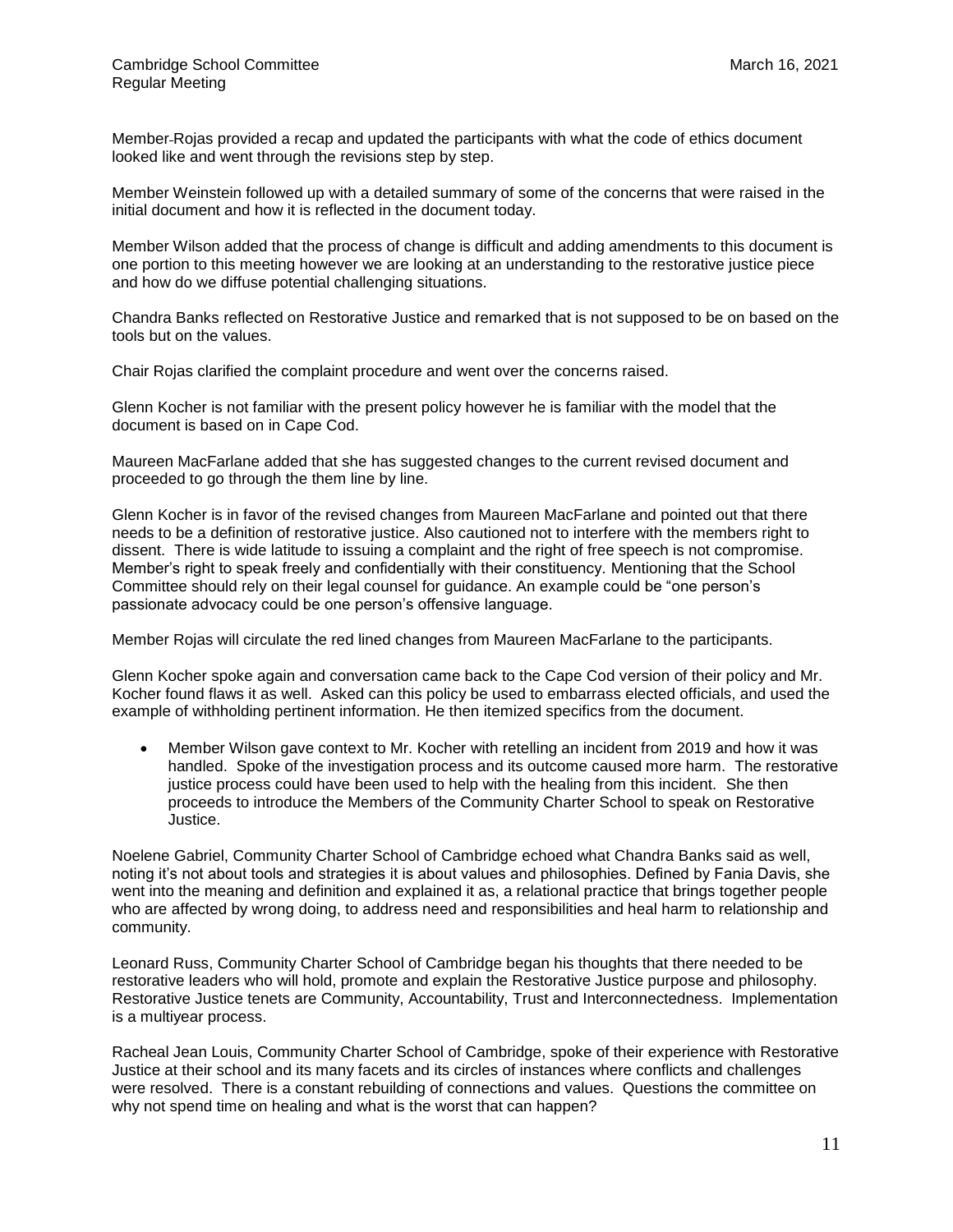Leonard Russ followed up with If you really want to dismantle white supremacy culture, Restorative Justice is the philosophy.

Noelene Gabriel followed up as well, it is a process of people not about rules and policies. The foundation is about trust.

Chandra Banks commended the Community Charter School of Cambridge for their hard work and all they have done to implement the Restorative Justice process.

Chair Rojas asked how has Restorative Justice been implemented at Community Charter School? Does the School Committee have stated values?

- Chandra Banks answered that there are not defined values and they are not clear. There needs to be a conversation about what are the District's values.
- Leonard Russ answered that the head of their school is part of the leadership team that implemented the Restorative Justice philosophy. Urges the participants to go through the Restorative Process.

Chandra Banks reflected on the process of listing values and its parallel to a complaint. Values need to be established in order to screen the Restorative Justice process. Speaks to the process and its importance and that it is a time consuming.

Member Wilson reflected on how hard change is and the unknown. There has to be a starting point. Considers a future motion on sitting in a circle and doing the work. Put the work into the understating and appreciating what this process is.

Chair Rojas spoke on the working towards something to present to the School Committee with consideration to what was brought up. Do we need a description to what Restorative Justice is?

Glenn Kocher speculated that the lay reader, student, teacher and parents may not understand what is Restorative Justice is? A definition would be useful.

Member Weinstein agreed and built on what Mr. Kocher was saying. Clarity as to the needs to addressed and the process is relevant as well.

Jenny Chung shared her thoughts about freedom of speech and "the liberty to swings one's arms ends just where one's nose begins." Brought up power dynamics and when harm is caused it has to be addressed.

Member Weinstein wanted clarity to some of the concerns that were raised. There are complaints and concerns regardless of the policy. Not having a clear policy to address leaves those concerns and harms unaddressed

Chandra Banks explained her previous training and wants to have people trained with enough resources and by people who are thorough in the understanding with what Circle Training is and its process is. Went on to discuss in detail how it could work and the limits put on by the district. Specifies the individuality of trainings and its uniqueness.

Member Wilson reflected on the constant abuse delivered to staff, leadership and student. There needs to be a starting point for this process. Brings up the benefits of a late motion. Or Vote on the revised Code of Ethics.

Chair Rojas reviews next steps; incorporate revisions proposed by Maureen MacFarlane and trainings on Restorative Justice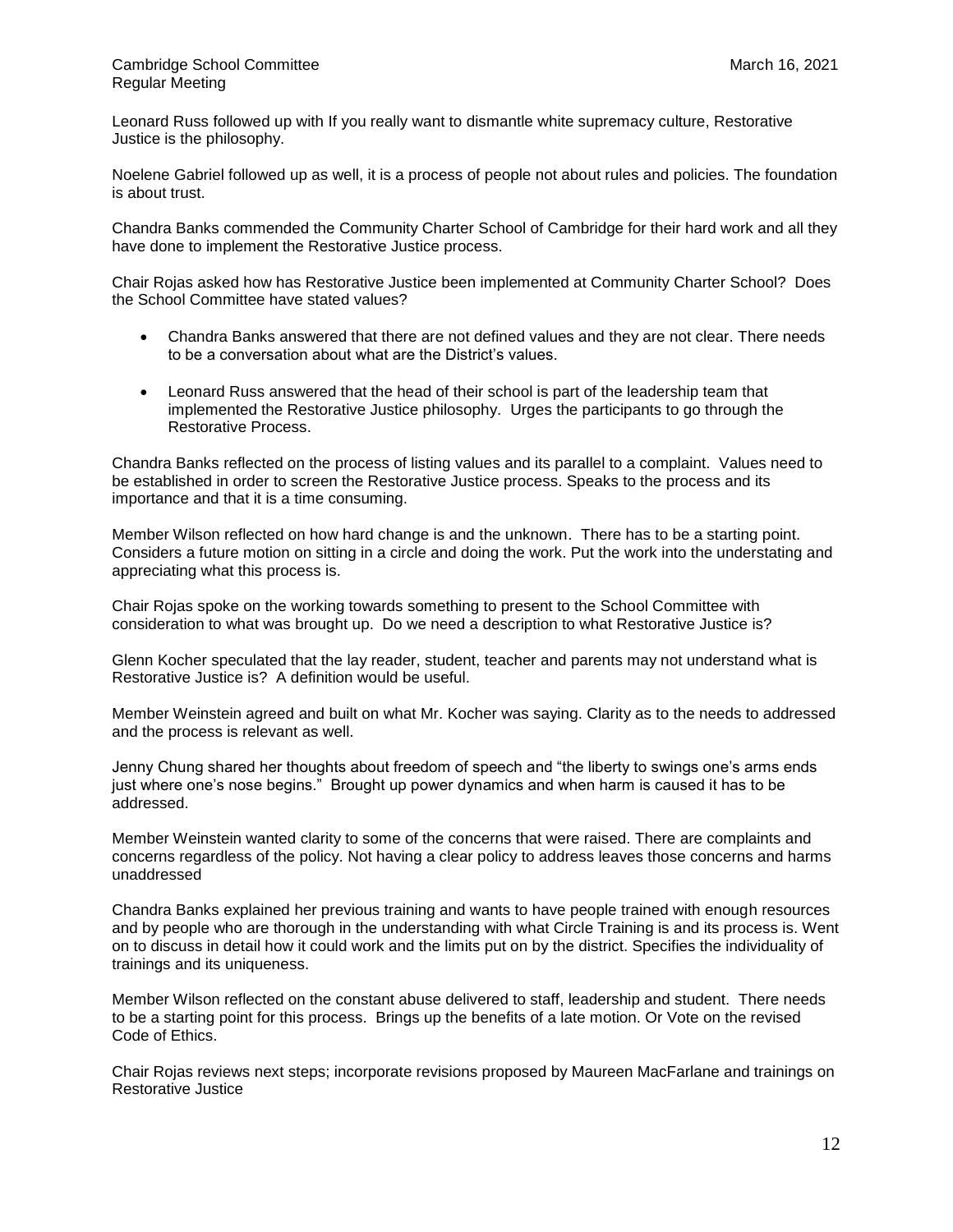Adjourned 6:24pm

Attest:

 Jennifer Dever Wood Cambridge School Committee

#### **#21-85 That the Report of the Special Education & Student Supports Sub-Committee on February 25, 2021 be accepted as presented.**

# February 25th, 2021 **SPECIAL EDUCATION & STUDENT SUPPORTS SUB-COMMITTEE #21-85**

Virtual Special Education & Student Supports Sub-Committee Thursday, February 25th, 2021 Broadcast from the Media Arts Studio 454 Broadway, Cambridge, MA

Called for the purpose of discussing the information regarding Grid B and Grid C services, and what it will look like for 4th, 5th, upper and high school scholars.

Members Present: Member Wilson, Chair; Member Rachel and Member Weinstein

Also Present: Alexis Morgan, Assistant Superintendent for Student Services, Representing the Office of Student Services, Karyn Grace, Shelagh Walker, Jean Spera, and Desiree Phillips; Jillian Kalen, Ena Valenzuela; Cambria Russell; Lisa Downing; Dr. Jill Crittenden, COVID Safety Task Force; B. Kimmerman, Educational Liaison to the Mayor

Member Wilson, Chair of the Sub Committee welcomed and started the meeting at 6:00pm by reading the notice to participate and that the meeting will be recorded. She then proceeded to have the members and participants partake in a breathing exercise. Parameters for the meeting were discussed and explained.

Objectives that were introduced were to discuss the Grid B and Grid C services for expanding the inperson model for 4th, 5th, upper and high school scholars.

Presentation from the Office of Student Services for the incoming students was made by Dr. Alexis Morgan see attached.

## [..\..\Downloads\Subcommittee February .pdf](file:///C:/Users/Downloads/Subcommittee%20February%20.pdf)

Dr. Morgan yielded the floor to Desiree Phillips, Coordinator for OSS, who shared a video for clarity regarding the breakdown of the presentation, the video was done by the Putnam Avenue Upper School.



Dr. Karyn Grace continued the presentation of what is planned for summer as well as fellow peer, Shelagh Walker who continued the discussion.

Chair Wilson asked Dr. Jill Crittenden her thoughts on the protocols spoken about

• Dr. Crittenden, parent and COVID 19 Safety Task Force - Something's that can be deemphasized is objects are not considered a big concern. Such as touching a basketball and sharing materials, etc. Noted that eye protection has not been mentioned and should be part of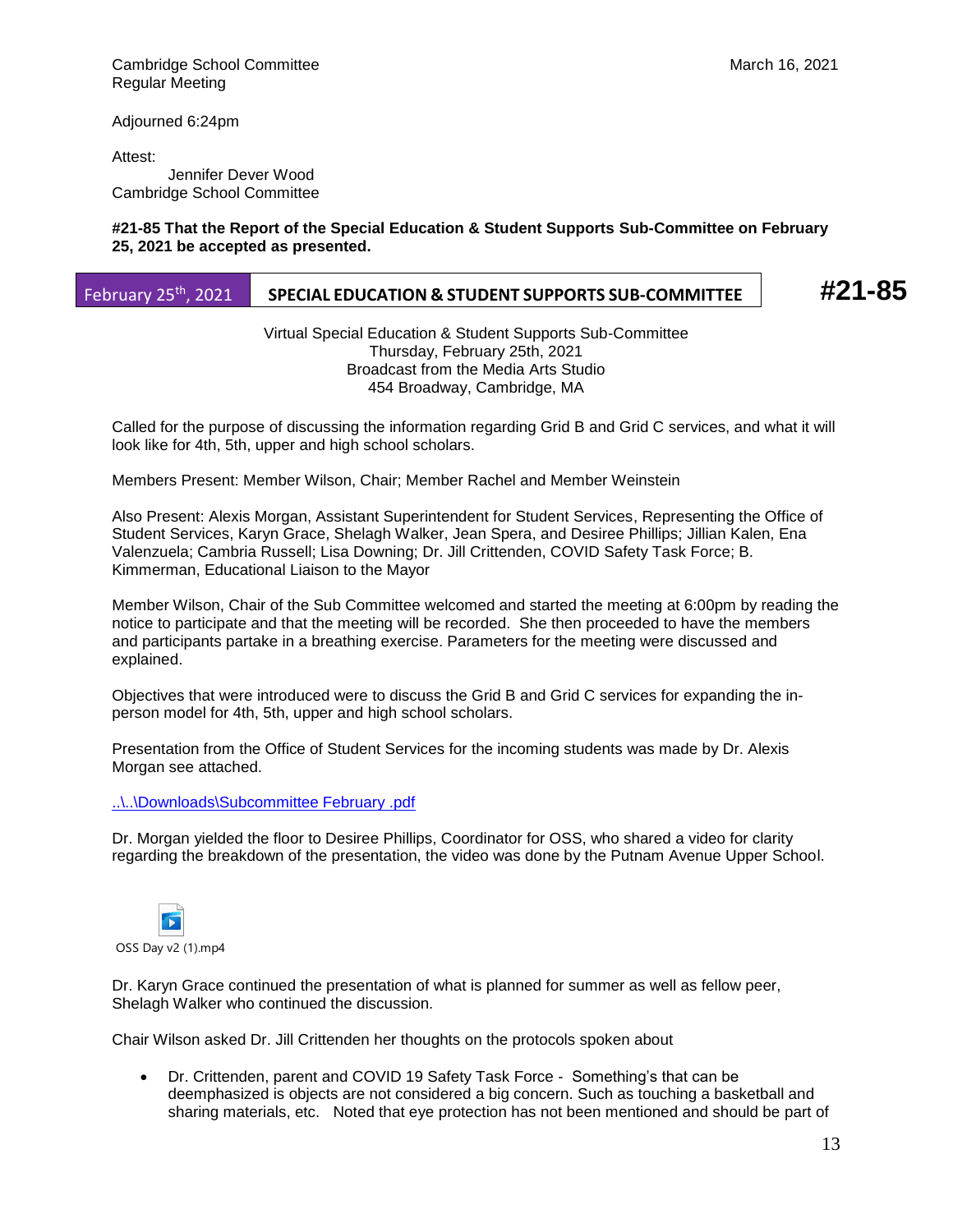the prevention dialogue as well as touching your face. Mask wearing is critical; really good masks make a difference. She then demonstrated ways to wear masks effectively. Recommended a KF 94 mask. Learn about proper steps to ensure safety and mask wearing

Chair Wilson opened up the meeting for questions from the participates.

No questions.

Dr. Morgan reminded the members that there was an OSS Town Hall the previous day and there was hearty discussion during within the setting.

Member Rachel thanked the participants and asked about providing OSS staff with higher quality masks? Also with the updated March guideline, would an OSS provider be in two schools per day?

- Dr. Morgan answered yes two schools per day could happen.
- Desiree Phillips clarified as well there are very few staff who have to go to many schools.

Dr. Morgan informed the panel that a protocol was provided to OSS staff for consistent safety practices for fighting COVID in schools as well as do a follow up reminder.

Member Rachel asked about compensatory services and the length of the day.

• Dr. Morgan answered that this is just not a OSS issue. We are working on programs that can support our families. Partnering with various stakeholders/partners.

Nathan, Senior at CRLS, remarked that there will be remote classes while being in person. If there are days he doesn't have an in person class, can he stay home.

• Desiree Phillips's replied that the student will be assigned to remote workrooms and would be able to work remotely those days.

Member Weinstein remarked how are preparing for additional staffing and how can we support that? How are we preparing to have additional staffing?

- Dr. Morgan referenced that the Summer of 2020 the opportunity was there and offered however very few enrolled, thus mitigating the need. There is a plan in place to start advertising for staffing and still aware there will be a remote piece for families. Reminds that it has been a challenging year academically.
- Jean Spera responded that they have been successful with the staffing. The previous managers have been able to get staff from other entities. Recognizes they will not get as many students similar to last year.

Member Weinstein wondered why there was a low number of student participating and followed up with outdoor education opportunities. Offers the suggestion to work with the Outdoor Education COVID Group. That there will still be two tracks for families, Remote and Outdoor.

Ena Valenzuela echoed Member Weinstein's thoughts and sees the viability of outdoor tutoring for the Summer.

Member Weinstein spoke of and the Summer remote program was not very successful. Remarked about the specialist going to multiple schools and how can the paperwork and tracing be more streamlined?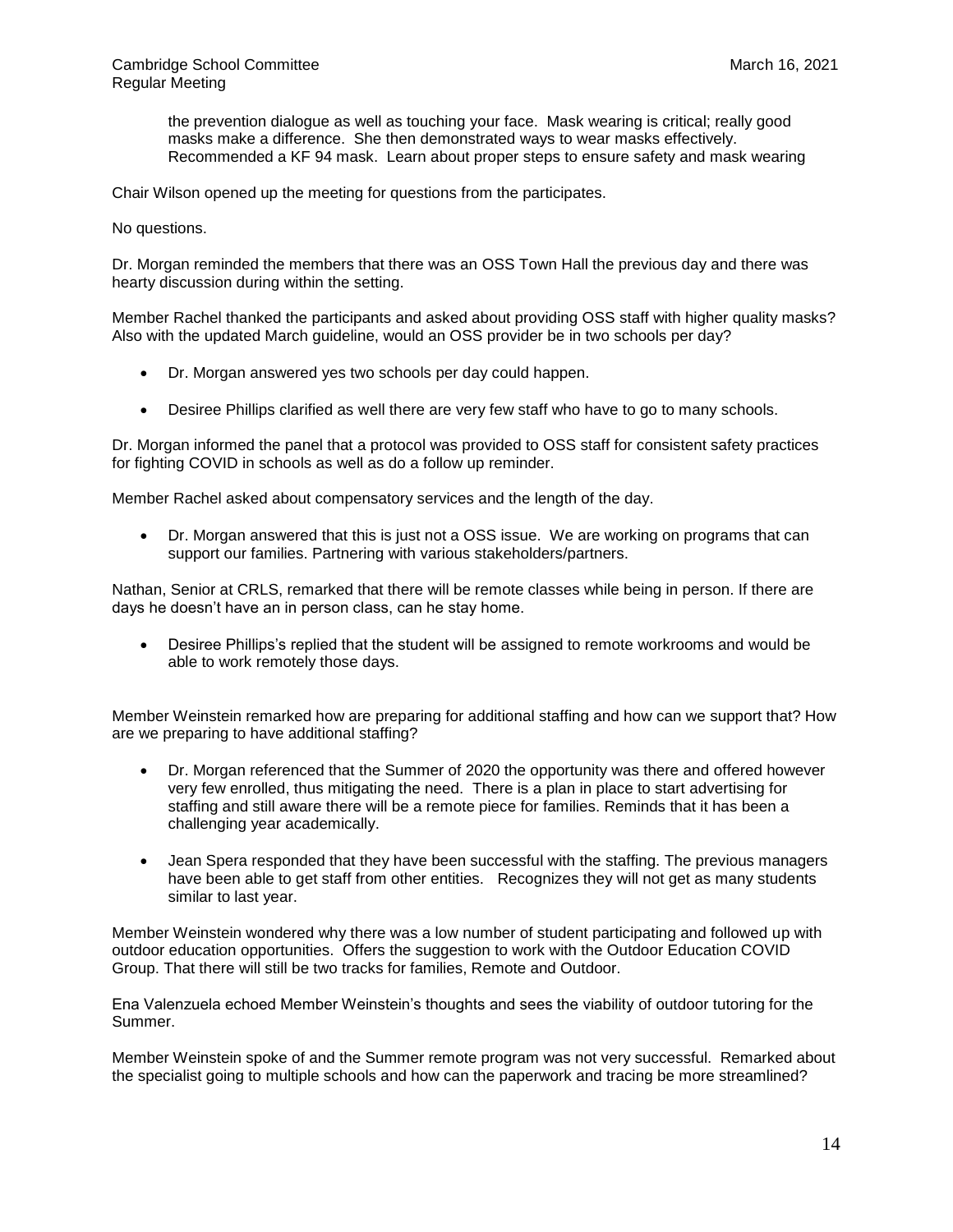Chair Wilson reminded that families still need remote as their choice but there does need to be outdoor services for their children. Echoed what Ms. Valenzuela spoke about with the process of contract tracing.

• Shelagh Walker, answered the question of the contact tracing and the OSS coordinators and their travels to the different schools. She then proceeded to go through the procedures set in place and sites examples.

Chair Wilson asked about mask distribution done by the parents and how it is going?

- Dr. Jill Crittenden expressed thanks to Amada Beatty for all her efforts for the purchasing of these masks as well as singling out individual masks and family masks.
- Ena Valenzuela echoed what Dr. Crittenden said about the masks distribution and its success also spoke about the mask survey that was distribution to determined what masks are more successful.

Chair Wilson spoke about next steps from the members i.e., motions and future conversations.

Member Rachel inquired about buying masks in bulk for all in the district, specifically the KF 94 for the OSS team. Was curious of the number of staff?

• Shelagh Walker responded that the numbers would not be large. Would bring that number to James Maloney for possibility of purchase. As an FYI, there are vaccinations that have begun with OSS staff because of their licensures.

Dr. Crittenden agreed to the purchase and distribution of said masks, spoke of the comfort of the mask and to find something that everyone will wear consistently.

Member Weinstein asked about high quality masks and their practicality and how we can respond as a district to distribute.

- Desiree Phillips answered that ironically the free masks are quite good. Of course there is a need a high quality mask in certain instances.
- Dr. Crittenden responds does a mask fitting matter or does a masks with a good filter matter. The components of social distance and outdoors are the keys. Noted that the CDC has made recommendation for fit.

Shelagh Walker wanted to highlight that staffing has been a huge challenge, details the limited number of in person staff. Motions that there will be more scholars coming back to school and that impacts staffing. There will also be a shift between the in person and remote teams that are working with scholars.

Chair Wilson takes a moment to thank the OSS staff for all their efforts and hard work.

Member Weinstein remarked that children are going through multiple challenges and transmissions. Are there thing we can do with outdoor education. Should there be a meeting assemble of that working group?

• Dr. Morgan answered there will be finalizing their Summer principals and planning teams and they would be needed for this discussion. There will be an update as to who is on the planning team. Dr. Brown also noted that MCAS is coming and there will be an update provided for a later date.

Adjourned 7:19pm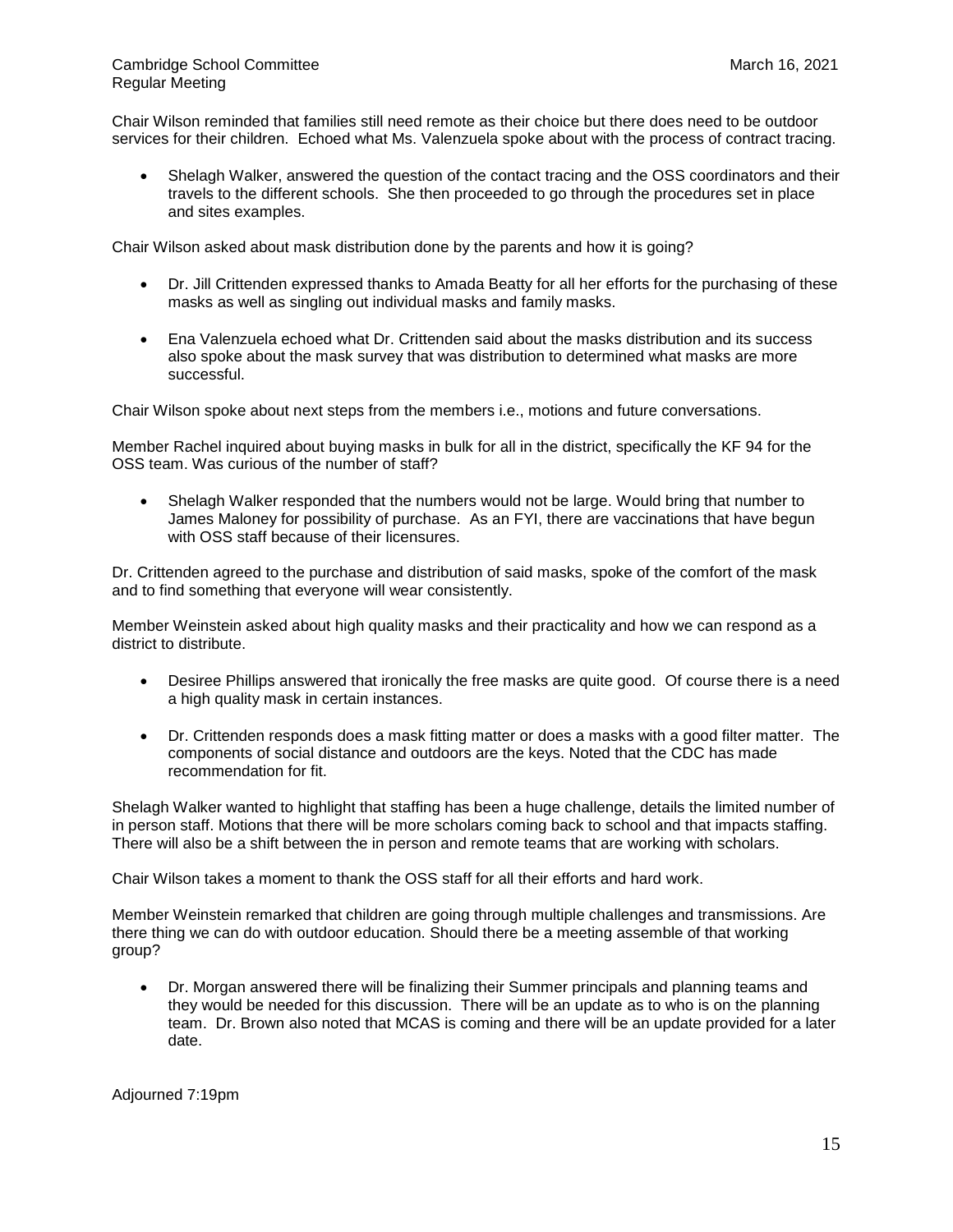Attest:

 Jennifer Dever Wood Cambridge School Committee

## **#21-83 Joint Motion by Member Fantini, Mayor Siddiqui and Vice Chair Bowman**

Whereas: Jimmy worked for CPS for over 35 years as a Technical Specialist, an Aide in Information Technology, Culinary Arts, Hospitality, and First Work programs at RSTA and also as a member of the Facilities staff at Donnelly **Russell** Field, Thorndike Street, Berkshire Street, and the King Open School; and

Whereas: Jimmy Ravines, was known for his wonderful humor and wit, which was guaranteed to always get a hearty laugh out of everyone who knew him; and

Whereas: Jimmy will be remembered fondly by all who came in contact with him; and

Whereas: Knowing he will be sorely missed and never forgotten by his many loving family members and friends, we give thanks to his great spirit that endeared him to the lives he touched; and

Whereas: The King Open School Principal and community will lead an effort to honor James Ravines appropriately; now therefore be it

Resolved: That the School Committee go on record supporting the efforts of the King Open School's honoring of James Ravines with an appropriate ceremony held in his name.

Discussion followed on **#21-83.**

Member Fantini made a clarification that it was Russell field instead of Donnelly.

On the following roll call, number **#21-83** was adopted: Member Wilson YEA; Vice Chair Bowman YEA; Member Fantini YEA; Member Rojas YEA; Member Rachel YEA: Member Weinstein YEA; Mayor Siddiqui YEA

## **10. Resolutions (letters of congratulations, letters of condolence)**:

## **#21-86 Joint Motion by Mayor Siddiqui and Member Wilson**

Whereas: My Brother's Keeper Task Force Cambridge worked with the Tufts School of Medicine and the Cambridge Health Alliance to hold the first of a series of COVID-19 vaccine clinics at the Cambridge Community Center on Sunday, March 7th, 2021; and

Whereas: On March 7th, 2021, 112 Cambridge residents, including CPS parents and caregivers, received their first dose of the Moderna COVID-19 vaccine and will be receiving their second dose on April 3rd, 2021; and

Whereas: Building community and partnerships are not only important to the School Committee, however to the City of Cambridge as a whole; now therefore be it

Resolved: That the School Committee go on record extending its gratitude for My Brother's Keeper Task Force Cambridge and their service to the Cambridge community and t; and be it further

Resolved: That a formal copy of this Resolution be prepared by the Executive Secretary to the School Committee.

On the following roll call, number **#21-86** was adopted: Member Wilson YEA; Vice Chair Bowman YEA; Member Fantini YEA; Member Rojas YEA; Member Rachel YEA: Member Weinstein YEA; Mayor Siddiqui YEA

## **11. Announcements**:

**Member Rachel** shared that the School Climate Sub-Committee will be meeting on Monday, March 22, 2021 on mental health plans.

## **Member Wilson** shared that:

• The Special Education and Students Supports will be meeting on Wednesday, March 24, 2021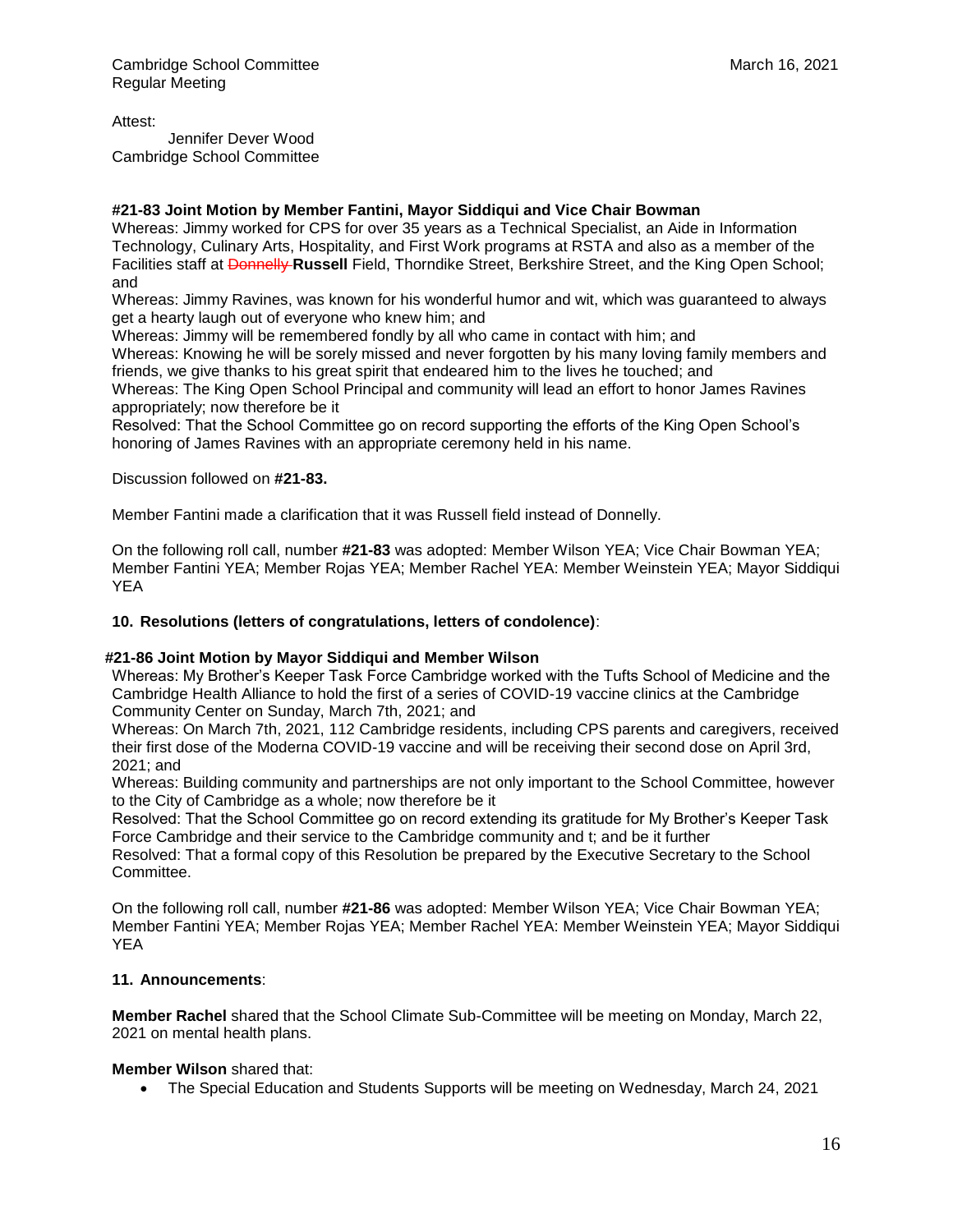- Lori Lander and Eric Lander, created "We are America" helping students tell their stories-can listen to the stories at [www.weareamericaproject.com](http://www.weareamericaproject.com/)
- The City has hired a College Success Director-Tawayna Garrett and her start is On Monday March 22, 2021.

**Member Weinstein** discussed how the deadline for the Women's History month art submission is March 25, 2021.

**Mayor Siddiqui** shared that with Robin Harris there will be safety protocols on zoom on March 24<sup>th</sup> at 6 pm on Cambridge Street Upper schools to answer any questions.

**Mayor Siddiqui** gave an update about the Interim Superintendent search: we've received 17 applications, the ad-hoc sub-committee will convene in executive session and to narrow it down and screen further applications and they will also be in touch about next steps.

**Member Rachel** shared that on Thursday April 8 there will be a set of community conversations with finalists.

**12. Late Orders**: None

#### **13. Communications from City Officers:** None

**Distributed Back-up Documents** (copies on file in the School Committee office):

- ➢ Agenda
- ➢ PowerPoint Presentation

**Statements from Public Comment** (copies on file in the School Committee office)

• Statement re:

#### **E-Mail communications**:

- ✓ **Sophie Crafts**
- ✓ **Marine Gale**
- ✓ **Debbie Klein**
- ✓ **Ayala Livy**
- ✓ **Michelle Fisher**
- ✓ **Samantha Musher**
- ✓ **Wendy McCluskey**
- ✓ **Katherine Wolff**
- ✓ **Maria Collins**
- ✓ **Rebecca Lavine**
- ✓ **Elisa Van Voorhees**
- ✓ **Laurie LaPorte**
- ✓ **Elizabeth Epstein**
- ✓ **Maimouna Kane**
- ✓ **Brian Eisenstein**
- ✓ **Julia D'Amato**
- ✓ **Elizabeth Coffey**
- ✓ **Liz Anderson**
- ✓ **Katie Bruno**
- ✓ **Jeremy Kravitz**
- ✓ **Adaline Lining**
- ✓ **Joan Epstein**
- ✓ **Karen Engels**
- ✓ **Pierre Belanger**
- ✓ **Scarlett Batchelor**
- ✓ **Sara Smolik**
- ✓ **Shelley Rieman**
- ✓ **Hilary Shea**
- ✓ **Janet Zimmern**
- ✓ **Dara Manoach**
	- ✓ **Kristin Canavan**
	- ✓ **Susan Markowitz**
	- ✓ **Jasmine Lainez**
	- ✓ **Ellen Birnbaum**
	- ✓ **Phyllis Benjamin**
	- ✓ **Mac Shotland**
	- ✓ **Gal Kober**
	- ✓ **Beth Britz**
	- ✓ **Leigh O'Sullivan**
	- ✓ **Rena Kirsch**
	- ✓ **Talia Weisberg**
	- ✓ **Steven Greenberg**
	- ✓ **Avra Goldman**
	- ✓ **Ruth Bauman**
	- ✓ **Frank Gillet**
	- ✓ **Iti Squires-Kasten**
	- ✓ **Michelle Izadi**
	- ✓ **Lonso**
- ✓ **Vincent Broich**
- ✓ **Jonathan Kraus**
- ✓ **Kathy Greeley**
- ✓ **Beverly Mire**
- ✓ **Margaret Rowe**
- ✓ **Tal Seiberg**
- ✓ **Kunjal Shah**
- ✓ **Naomi Oresenten**
- ✓ **Rachel Wyon**
- ✓ **Alicia Zeh-Dean**
- ✓ **Susan Geller**
- ✓ **Benazeer Norrani**
- ✓ **Jen Mason Scott**
- ✓ **Rozann Kraus**
- ✓ **Maura Kohl**
- ✓ **Shelley Irvin-Kent**
- ✓ **Jo Ann Neusner**
- ✓ **Belina Watt**
- ✓ **Maya Harrington-Levy**
- ✓ **Emily Winston**
- ✓ **Malobika Baura**
- ✓ **Peter Squires**
- ✓ **Susan Turner**
- ✓ **Poonam Thukar**